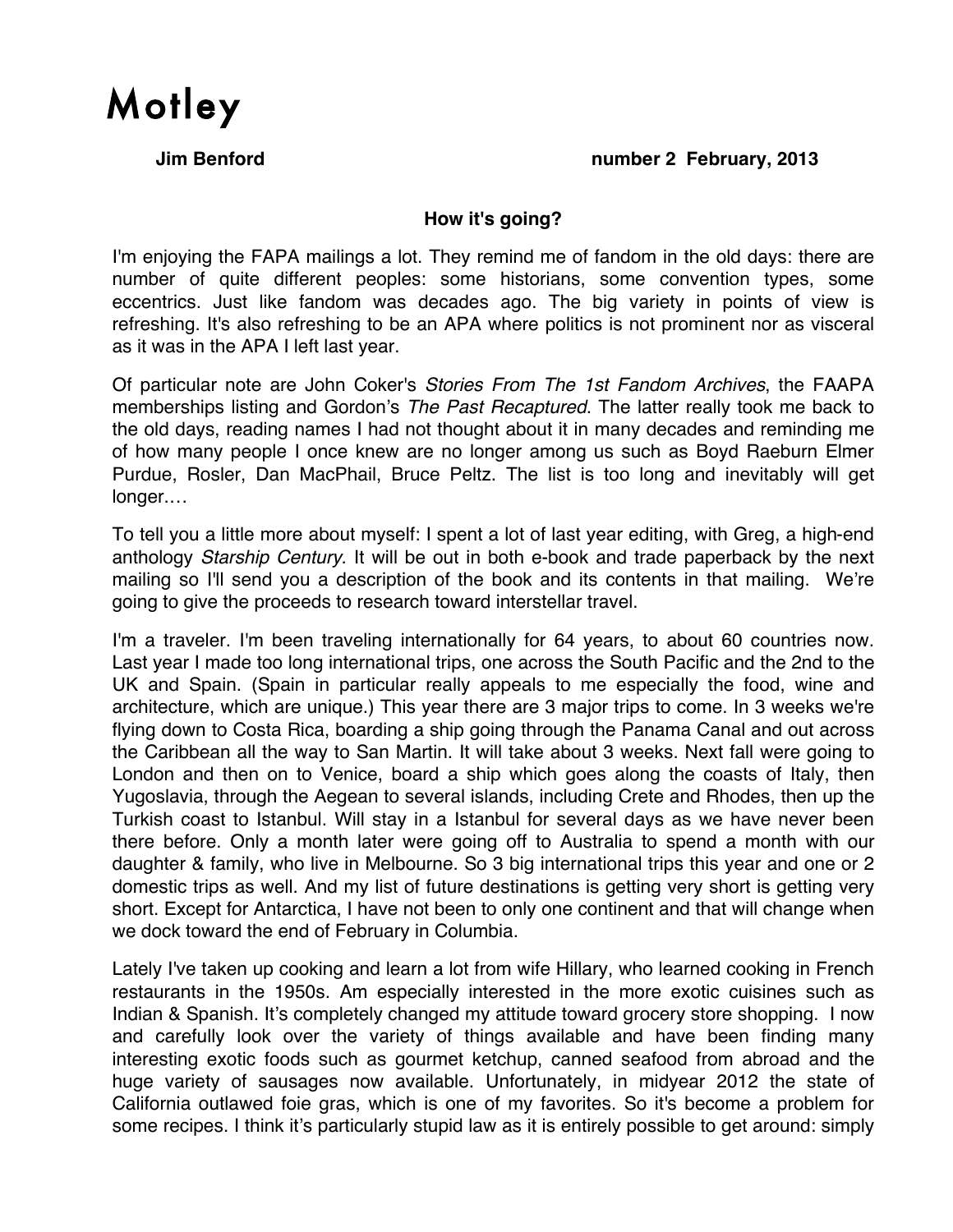bring it in from another state or from abroad.

*As I said last time, I'm going to use material from other contributors in Motley, so here*'*s another piece by brother Greg:*



# **PHIL DICK IN ORANGE COUNTY**

I met Philip K. Dick in 1964, and it struck me how funny he was. I had just read *The Man in the High Castle,* and expected a rather dour sort. He had a way of comically falling out of a chair. At dinner he smoked a cigar and ate spaghetti simultaneously.

When I came by to go to dinner in the 1960s, I would at times hear something like a cheap motorbike banging inside the house. It was Phil, hammering at an Olympia typewriter like a woodpecker on meth; with one letter change, he was indeed a wordpecker on meth. Once when I arrived he said, not looking up, "I can finish this novel tonight if I go straight through to dawn." I pointed out that the speed he was on needed dilution at least, and took him to dinner. And he finished it the next morning, he said.

My being an identical twin fascinated him, as it did Heinlein. Phil thought he'd write a novel about twins, and I suppose in some way he did in some of the more confusing novels. He also asked me lots of questions about time and quantum mechanics, especially for background for *Counter Clock World*. He thought entropy was a great metaphor but I could never make sense of the eventual novel. In that time he was moving from wife Ann to wife Nancy, and remarked, "You'd guess that a guy who won the novel Hugo would do better with women." I thought it a doubtful syllogism.

Then he moved to Orange County in 1972, still steamed up about an earlier break-in at his home. He imagined the FBI was responsible. I found he didn't much like the aspects of the county that I found best, such as the beaches and ocean. He never visited my home perched high up with a view of the town and ocean in Laguna Beach. Only slowly did I realize that he was agoraphobic, so vistas and great weather mattered little. He liked

Phil reading the Orange County Register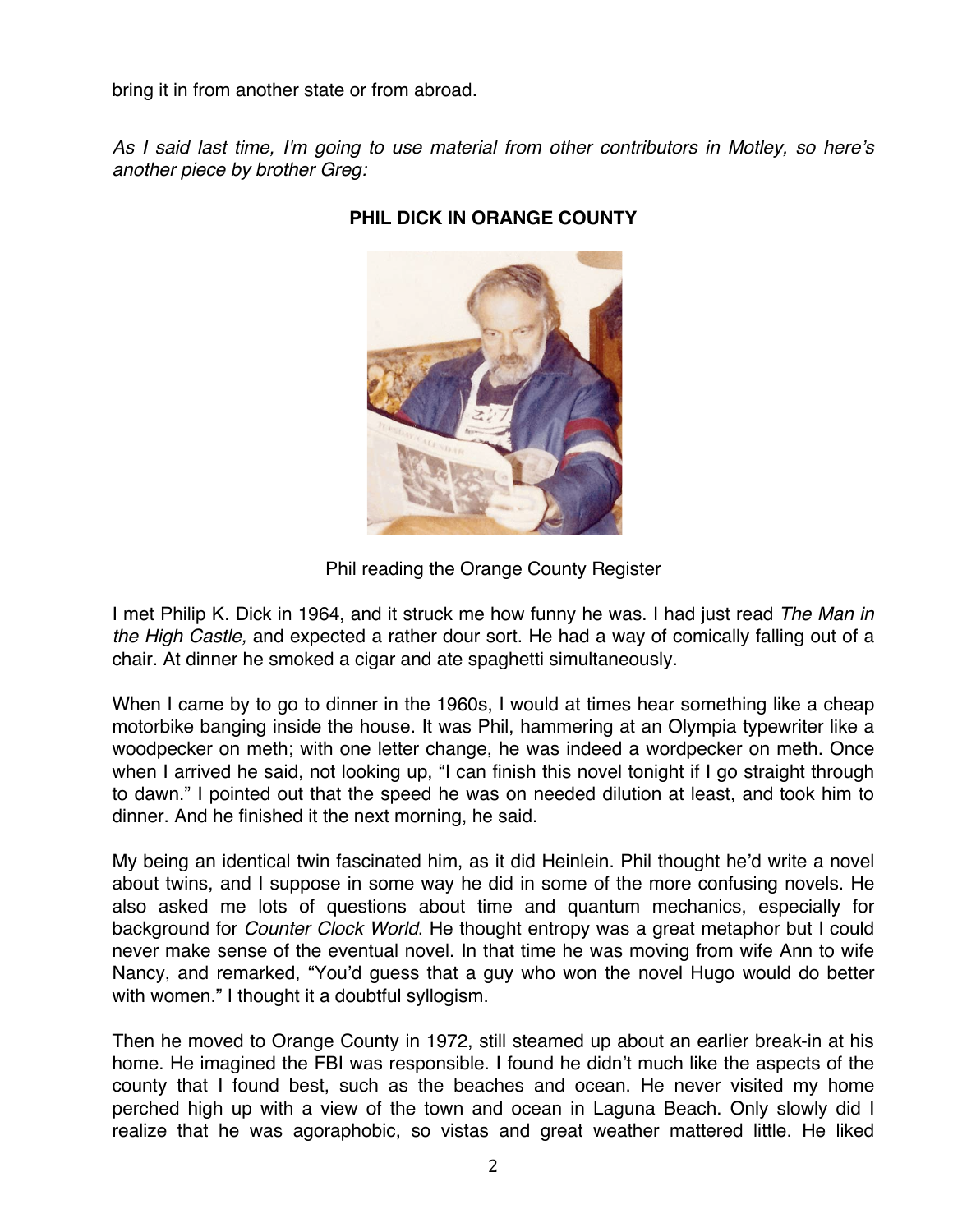churches, he said, and questioned me closely about my being an Episcopalian. He felt the gospels were powerful messages we should all study intently. He was writing an interminable Exegesis and consulted me on it, but I never read more than a few passages. Not my thing, unlike his novels and especially the short stories that snagged my attention in the 1950s.

As success came to him, he was generous to the poor. He told me in 1981 that he had made \$180,000 that year and gave most of it to charities. Even though he lived pretty close to the street himself, he knew what it was like to be down, and tried to help people. The one person who would not have believed in the prominence of Philip Dick in our culture now was Phil Dick himself.

About that time I used some connections in the CIA to inquire with the FBI about Phil, and the break-in. Word came back that there was no Dick file at all. When I told him that he said they had probably destroyed it to "cover their trail."

He did love music and spent a lot on his FM system. With Tim Powers he often listened to major symphonic works, and mentioned that he could not quite register the nuances from the left speaker. Later, Tim told me, he went to a doctor to check and found that he was losing his hearing in the left ear. "Thank God," he said. "I was afraid it was in my speakers!"

Somehow that sums Phil up to me.

I found him hard to quite appreciate as he became more intent on the meaning of scripture, transcendental matters, and the Bishop Pike brand of Christianity. Often Phil had, shall we say, a continuity problem. He spoke of hearing a voice from the cosmic sky but what he heard from on high tended to vary often.

I was intent on running a plasma physics lab and so saw him infrequently, though I did continue to urge him to move and enjoy the pleasant aspects of the county, instead of his strip mall neighborhood. In spring 1982 I realized we hadn't spoken for a year, so I called and made a date for dinner. He was jazzed about the rushes of *Blade Runner* he'd seen and wanted to talk about it.

Days later, I heard he had died. When Tim Powers called to tell me about the memorial service, I flipped open my appointment calendar and found that the day and time were precisely when we had scheduled to have dinner.

It was what we have come to think of as a Phil Dick moment.

-Greg Benford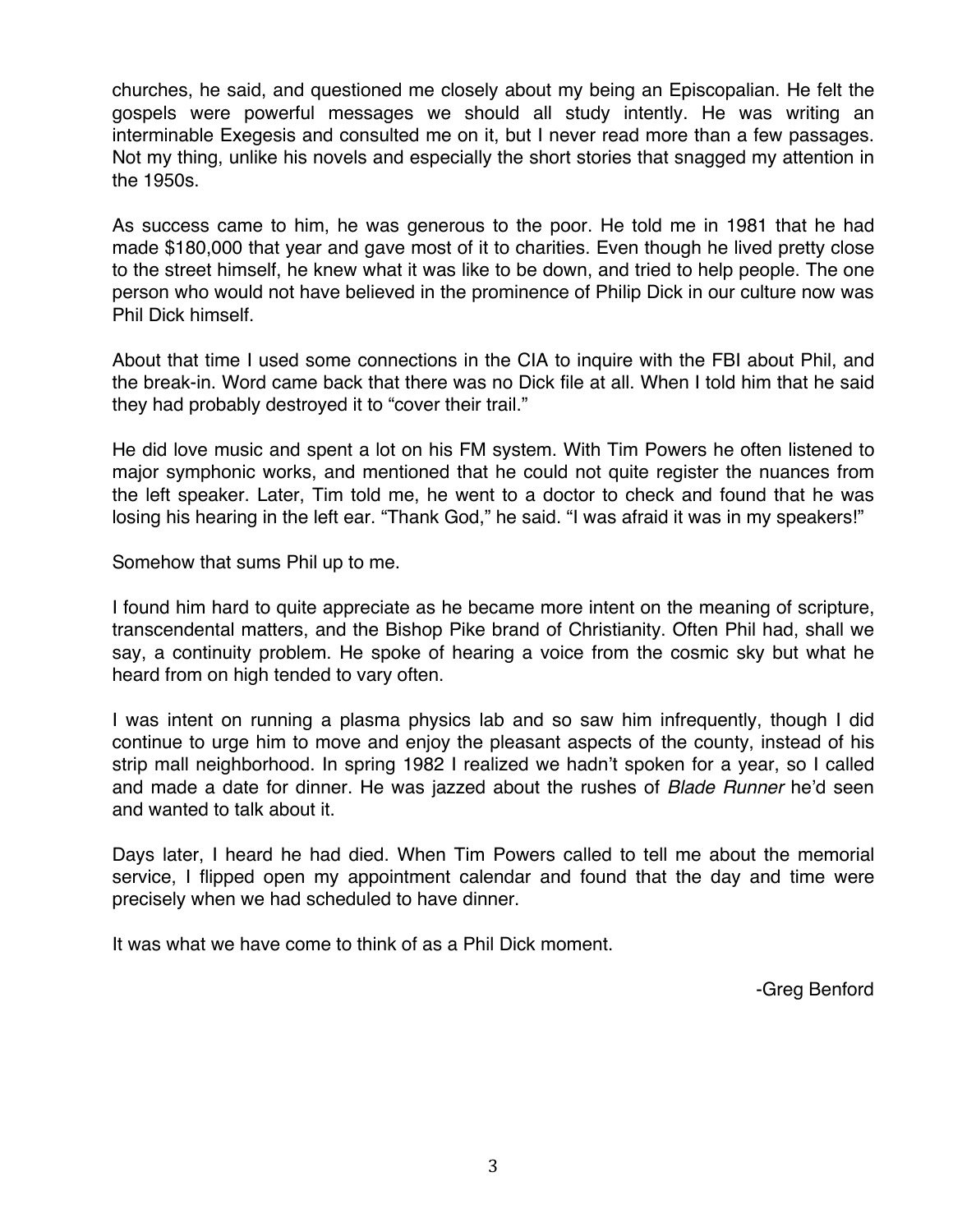## **Mailing Comments**

Fantasy Amateur/Curt Phillips I loved the CD! I like that the time–binding retrospective theme. The Louis Armstrong 'Swing that Music' piece is one of my all-time favorites. The music of the jazz, swing and early rock eras now seem much better to me than they did when I was very young. Of course much of it was overdone, in particular the big band stuff. But there is no doubt this tremendous energy and it. I remember reading a remark by a German civilian in World War II, when you could pick up the US forces radio from London, first heard Glenn Miller. He thought "we can't beat people with music like that!" I understand how much work you're doing to hold his organization together and I certainly hope you're and we are successful in doing so.

London World Con In 2014 I think I'll go to this, because I go to London every year anyway so may as well time it to coincide, although August is not a particularly good time to be there.

Number 1/Mike McInerney Good to see you in here! Although with our paths cross seldom now, we used to share a lot of jokes, illegal things and especially our points of view. One old-timer that reminds me of you a lot was Steve Davis, who you know died almost 2 years ago of cancer. I miss him all the time.

Opuntia/Dale Speirs This is one of my favorites. In your many small issues are lots of gems. I particularly liked of some of the movie descriptions and your critical look at many things in the science fiction past. And I like your detailed treatment of economic questions. I'm curious: why is it called Opuntia? Do you grow them, a genus of the cactus family? If you grow them in Calgary, they must be very hardy. I do, but I'm perhaps 1000 miles south of you. My largest are the Burbank Spineless, which grow famously fast and are very easy to propagate.

Nice distinctions/Arthur Hlavaty There's too much vitriol in this for me to read it for long. You really ought tone down your attacks on Republicans; you're sounding like Obama (!).

Lofgeornost/Fred Lerner I like much of what you do, in particular the piece about the Sherlockians was quite interesting. I'm a big fan of the Holmes stories. Of course the Jeremy Brett portrayal is the best there's ever likely to be. But I do like the current modernized version, the new TV series *Elementary*. Its Sherlock is strikingly close to the insight-filled original./ I get the reference of your title "Incidents Of Travel In The Mountain West"; refers to *Incidents Of Travel In Yucatán* by Stephens, 1841.

Fadeaway 22 /Robert Jennings I like your treatment of old science fiction pulps; you pay more thoughtful attention to them than most people do. Have you collected your columns about the pulps? It would be useful; you ought to do it someday if you haven't already.

King Biscuit Time /Robert Lichtman I love this account of Cynthia's life and art. I remember great times with her and Lou at their place in the Mission district. I had not seen her for perhaps a decade and was surprised to hear of her death, although course I knew she was quite old. The artwork here done, in paper medium, is quite attractive, especially the cover. I particularly liked your account of her character, which was unique in my experience. She was always so gracious and, as you say, so soft-spoken. Of course the older gentleman